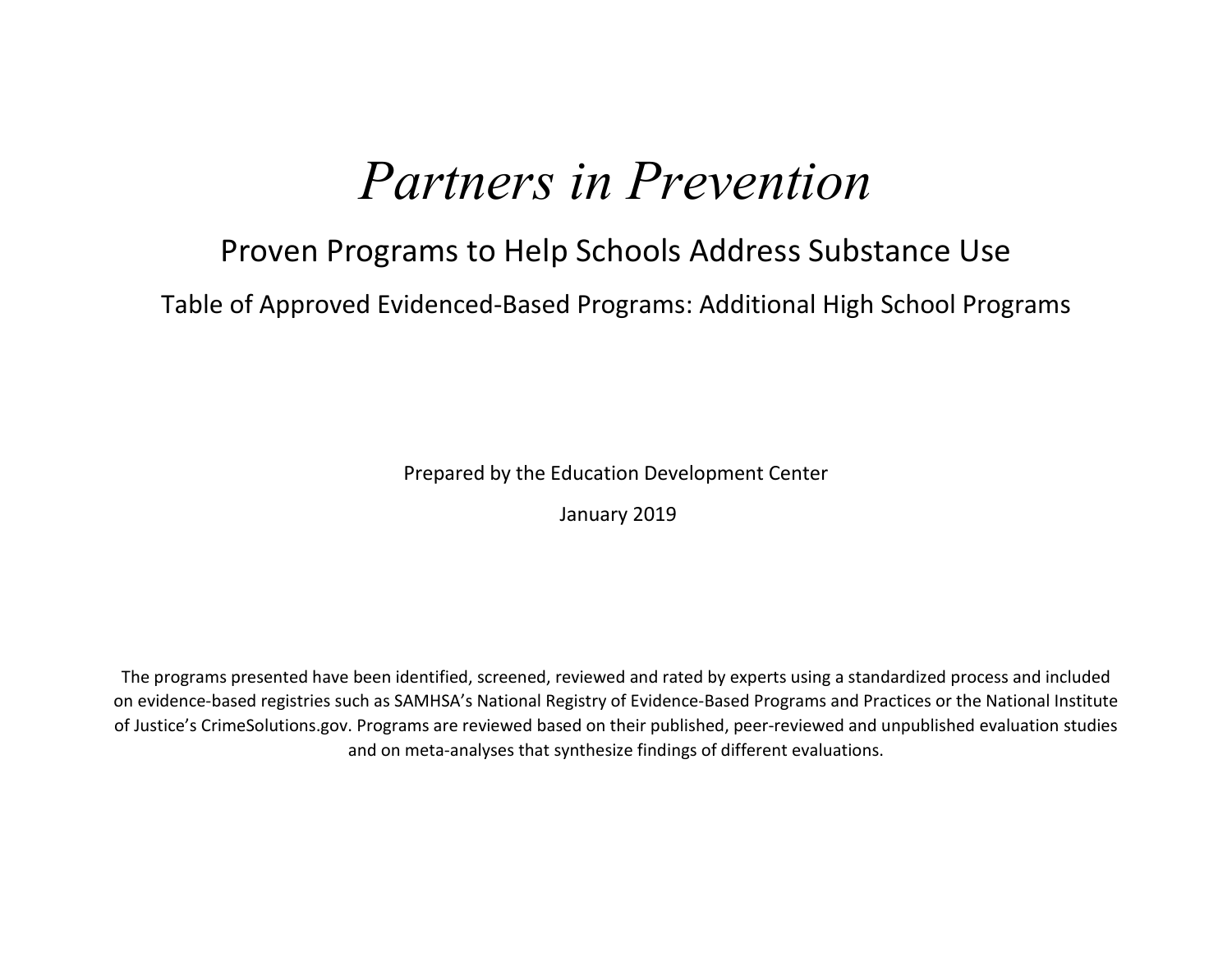| Program                                                                                                        | <b>Target Age</b><br>Range | <b>Description</b>                                                                                                                                                                                                                                                                                                                                                                                                                                                                                                                                                                                 | <b>Expected Outcome Categories</b>                                                                                                                                                                                     |
|----------------------------------------------------------------------------------------------------------------|----------------------------|----------------------------------------------------------------------------------------------------------------------------------------------------------------------------------------------------------------------------------------------------------------------------------------------------------------------------------------------------------------------------------------------------------------------------------------------------------------------------------------------------------------------------------------------------------------------------------------------------|------------------------------------------------------------------------------------------------------------------------------------------------------------------------------------------------------------------------|
| Raising Healthy Children<br>(Promising Program on<br><b>Blueprints; Promising</b><br>Program on OJJDP)         | $7 - 18$ years old         | Raising Healthy Children aims to promote positive<br>youth development through a social developmental<br>approach targeting risk and protective factors. Teachers<br>receive training on classroom management skills and<br>effective learning strategies. Students participate in<br>classes and exercises in social and emotional<br>development, conflict resolutions, consequential<br>thinking, and problem-solving. Through other<br>workshops, parents learn how to provide<br>reinforcement for good behavior and consequences for<br>bad behavior and to communicate with their children. | Academic performance<br>Alcohol<br>$\bullet$<br>Marijuana<br>$\bullet$<br>Antisocial-aggressive<br>behavior<br>Illicit drug use<br>$\bullet$<br>Prosocial with peers<br>School commitment                              |
| Botvin LifeSkills Training High<br><b>School Program</b><br>(High School Program)                              | Grades 9 or 10             | LifeSkills Training (LST) is a classroom-based universal<br>prevention program designed to prevent adolescent<br>tobacco, alcohol, marijuana use, and violence. Three<br>major program components teach students: (1)<br>personal self-management skills, (2) social skills, and (3)<br>information and resistance skills specifically related to<br>drug use. Skills are taught using instruction,<br>demonstration, feedback, reinforcement, and practice.                                                                                                                                       | Academic Achievement<br>Conduct/problem<br>behaviors<br>Improve commitment to<br>$\bullet$<br>school<br>Mental health<br>Substance use                                                                                 |
| Too Good for Drugs<br><b>Too Good For Drugs High</b><br><b>School) (SEL and Bullying</b><br><b>Resources</b> ) | $6 - 18$ years old         | Too Good for Drugs (TGFD) is a school-based<br>prevention program that builds on students' resiliency<br>by teaching them how to be socially competent and<br>autonomous problem solvers. The program is designed<br>to benefit everyone in the school by providing<br>education in social and emotional competencies and by<br>reducing risk factors and building protective factors<br>that affect students in these age groups.                                                                                                                                                                 | Intentions to use alcohol,<br>tobacco, and marijuana<br>and to engage in violence<br>Risk and protective factors<br>$\bullet$<br>for substance use and<br>violence<br>Personal and prosocial<br>$\bullet$<br>behaviors |